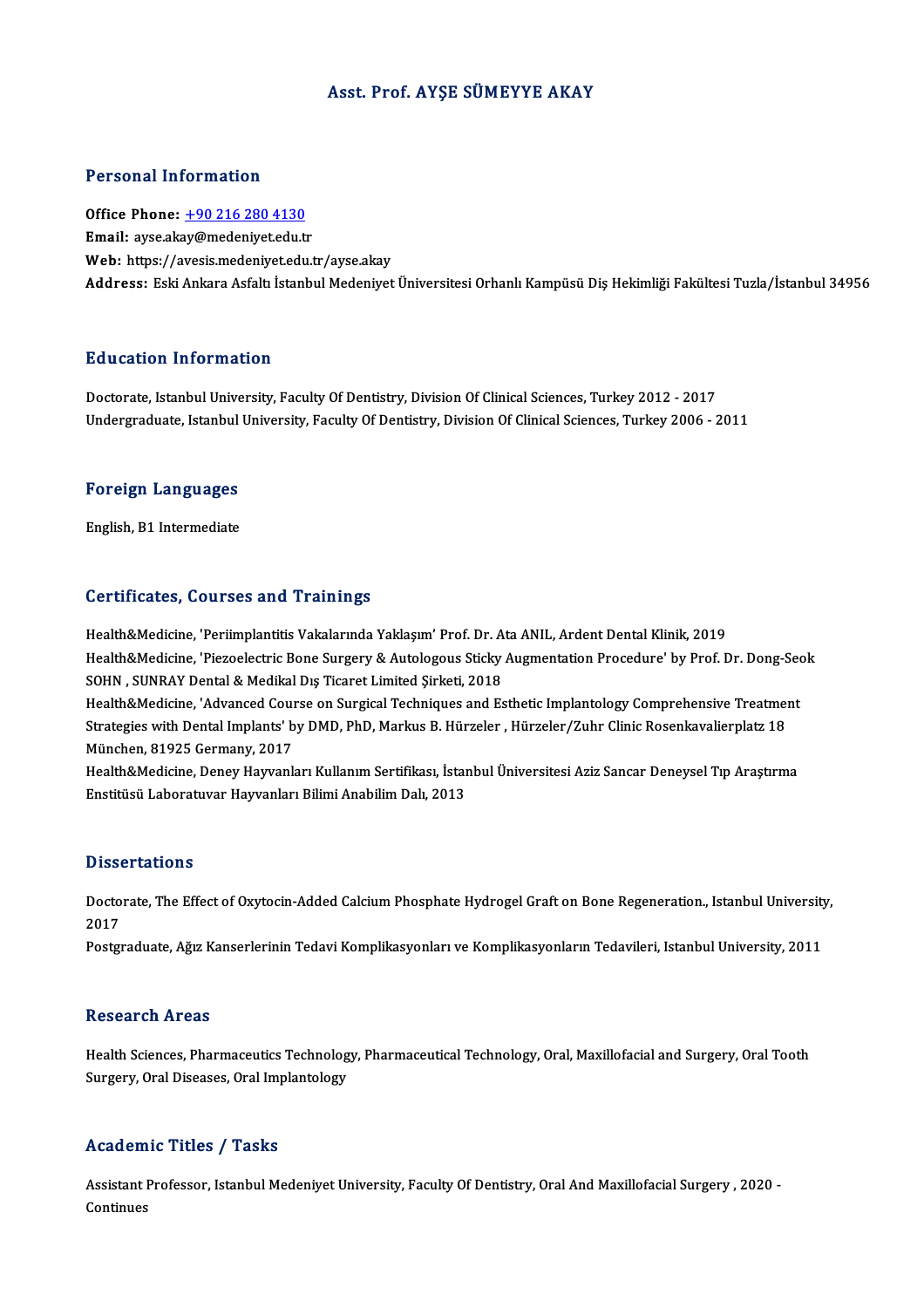Lecturer PhD, Istanbul Medeniyet University, Faculty Of Dentistry, Oral And Maxillofacial Surgery , 2018 - 2020

### Courses

DentalAnestezi,Undergraduate,2020 -2021

## Articles Published in Journals That Entered SCI, SSCI and AHCI Indexes

rticles Published in Journals That Entered SCI, SSCI and AHCI Indexes<br>I. Oxytocin-loaded sustained-release hydrogel graft provides accelerated bone formation: An<br>avnenimental nat study experimental rat study.<br>experimental rat study. Oxytocin-loaded sustained-release hydrogel grands<br>experimental rat study.<br>Akay A. S. , Arısan V., Cevher E., Sessevmez M., Cam B.<br>Journal of orthonoedia research : official publication.

experimental rat study.<br>Akay A. S. , Arısan V., Cevher E., Sessevmez M., Cam B.<br>Journal of orthopaedic research : official publication of the Orthopaedic Research Society, 2020 (Journal Indexed<br>in SCD Akay A<br>Journal<br>in SCI)

# Articles Published in Other Journals

rticles Published in Other Journals<br>I. Comparison of the Long-term Results of Free Gingival Grafts versus Collagene Matrix: A Literature<br>Review Compari<br>Review<br>Akay A.S Comparison of the Long-term Re<br>Review<br>Akay A. S. , Arısan V., Başeğmez A. C.<br>Oral İmplantaleji Dergisi vel 16. no. Review<br>Akay A. S. , Arısan V., Başeğmez A. C.<br>Oral İmplantoloji Dergisi, vol.16, no.2, pp.30-35, 2015 (Other Refereed National Journals)

Akay A. S. , Arısan V., Başeğmez A. C.<br>Oral İmplantoloji Dergisi, vol.16, no.2, pp.30-35, 2015 (Other Refereed National Journals)<br>II. Indications and Clinical Success of The Narrow-Diameter Implants and Mini Implants i Oral İmplantoloji Dergisi, vo<br>Indications and Clinical S<br>Implantology: A Review Indications and Cl<br>Implantology: A R<br>Akay A. S. , Arısan V.<br>Oral İmplantoloji De Implantology: A Review<br>Akay A. S. , Arısan V.<br>Oral İmplantoloji Dergisi, vol.16, no.1, pp.20-26, 2015 (Other Refereed National Journals)

- III. Peri-Implanter Soft Tissue Complications A.QamheyaA.H. ,AktolunAydemir C.,Bodur İ.,AkayA.S. ,ArısanV. Peri-Implanter Soft Tissue Complications<br>A. Qamheya A. H. , Aktolun Aydemir C., Bodur İ., Akay A. S. , Arısan V.<br>Oral İmplantoloji Dergisi, vol.14, no.1, pp.30-35, 2013 (Other Refereed National Journals)<br>Production Of A. B A. Qamheya A. H. , Aktolun Aydemir C., Bodur İ., Akay A. S. , Arısan V.<br>Oral İmplantoloji Dergisi, vol.14, no.1, pp.30-35, 2013 (Other Refereed National Journals)<br>IV. Production Of A Radio-Opaque Scan Prosthesis In Combina
- Oral İmplantoloji Dergisi, vol.14, no.1, pp.<br>Production Of A Radio-Opaque Scan<br>Treatment Sequence: A Case Report Production Of A R<br>Treatment Sequen<br>Akay A. S. , Arısan V.<br>Oral İmplantalaji Da Treatment Sequence: A Case Report<br>Akay A. S. , Arısan V.<br>Oral İmplantoloji Dergisi, vol.13, no.1, pp.13-19, 2012 (Other Refereed National Journals)

### Books&Book Chapters

## ooks & Book Chapters<br>I. Evolution of Dental Implant Shapes and Today's Custom Root Analog Implants<br>Altay A.S Evolution<br>Akay A. S.<br>in: Human

Akay A. S.<br>in: Human Teeth - Key Skills and Clinical Illustrations, Prof. Zühre Akarslan, Editor, IntechOpen Limited, 7th floor Akay A. S.<br>in: Human Teeth - Key Skills and Clinical Illustrations, Prof. Zühre Akarsla<br>10 Lower Thames Street London, EC3R 6AF, UK, London, pp.1-10, 2019<br>Pental Implents in the Medisslly Compremised Petient Penulatio

II. Dental Implants in the Medically Compromised Patient Population<br>Akay A. S., Arisan V. 10 Lower Thames St<br>**Dental Implants in**<br>Akay A. S. , Arısan V.<br>in: Clinical Trials in J Dental Implants in the Medically Compromised Patient Population<br>Akay A. S. , Arısan V.<br>in: Clinical Trials in Vulnerable Populations, Dr. Milica Prostran, Editor, IntechOpen Limited, 7th floor 10 Lower<br>Thames Street London

Akay A. S. , Arısan V.<br>in: Clinical Trials in Vulnerable Populations, Dr. Milica Prostran<br>Thames Street London EC3R 6AF UK, London, pp.59-90, 2018

# Inames street London EC3R 6AP UK, London, pp.59-90, 2018<br>Refereed Congress / Symposium Publications in Proceedings

efereed Congress / Symposium Publications in Proceedings<br>I. Success of dental implants in elderly population and with smoking I. Success of dental implants in elderly population and with smoking<br>Akay A.S., Arısan V.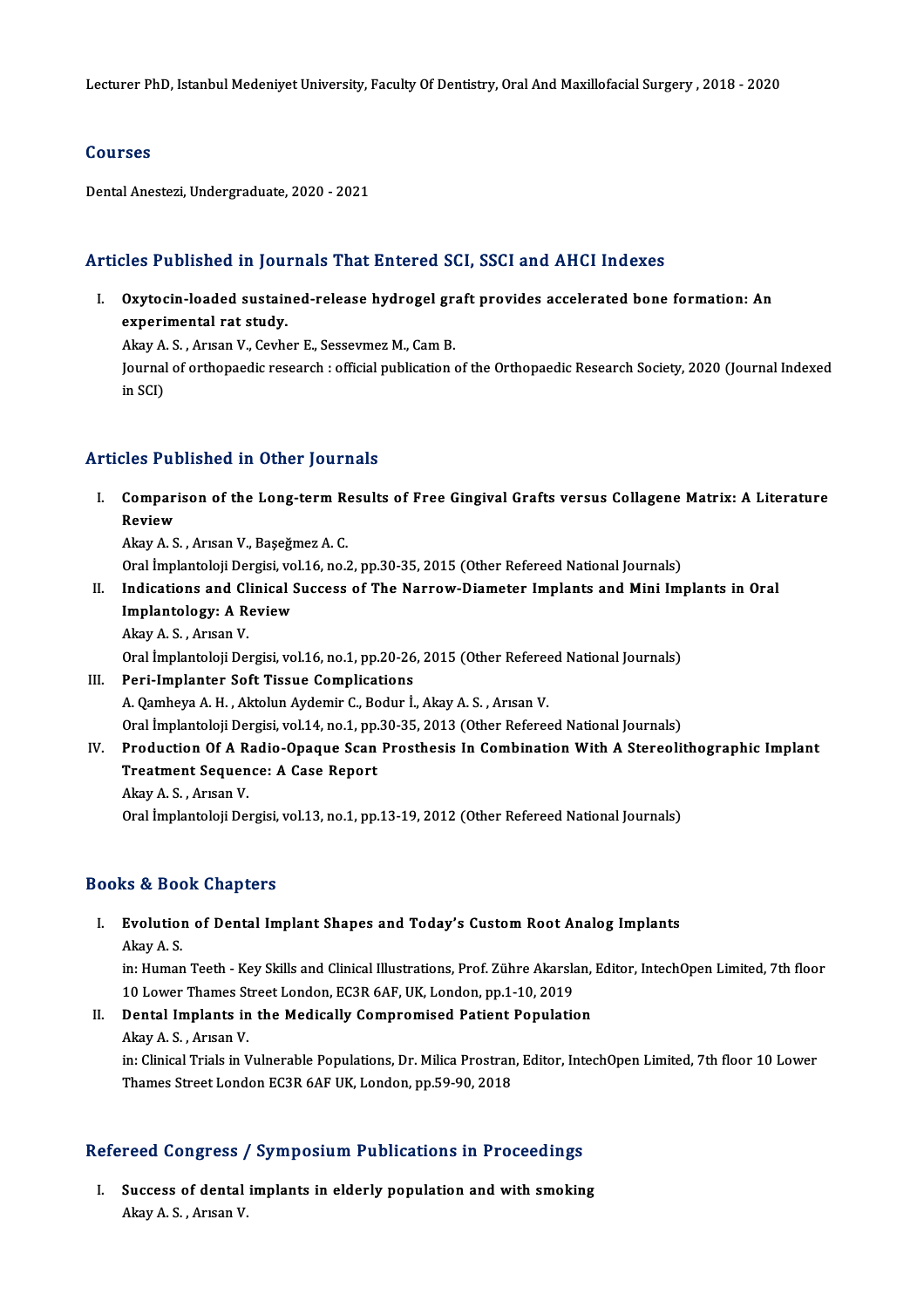TDA-TDB International Dental Congress, İstanbul, Turkey, 4 - 07 September 2019, pp.267<br>The Effect of Ouytogin, Added Colsium Phoenhate Hynogel Cuaft en Bene Begens

TDA-TDB International Dental Congress, İstanbul, Turkey, 4 - 07 September 2019, pp.267<br>II. The Effect of Oxytocin-Added Calcium Phosphate Hyrogel Graft on Bone Regeneration TDA-TDB Internation<br>The Effect of Oxyt<br>Akay A. S. , Arısan V.<br>EAO SERES Joint Mo The Effect of Oxytocin-Added Calcium Phosphate Hyrogel Graft of<br>Akay A. S., Arısan V.<br>EAO-SEPES Joint Meeting, Madrid, Spain, 5 - 07 October 2017, pp.198313<br>The Effect of Stansolithespanhie Guided Eleplese Sunsony on Jun

Akay A. S. , Arısan V.<br>EAO-SEPES Joint Meeting, Madrid, Spain, 5 - 07 October 2017, pp.198313<br>III. The Effect of Stereolithographic-Guided Flapless Surgery on Implant Success EAO-SEPES Joint Meeting, Madrid, Spain, 5 - 07 October 2017, pp.198313<br>The Effect of Stereolithographic-Guided Flapless Surgery on Imp<br>Akay A. S., Arısan V. The Effect of Stereolithographic-Guided Flapless Surgery on Imp<br>Akay A. S., Arısan V.<br>EAO-SEPES Joint Meeting, Madrid, Spain, 5 - 07 October 2017, pp.198314<br>Implant Supported Esthetic Pehabilitation and Soft Tissue Contel

Akay A. S. , Arısan V.<br>EAO-SEPES Joint Meeting, Madrid, Spain, 5 - 07 October 2017, pp.198314<br>IV. Implant-Supported Esthetic Rehabilitation and Soft Tissue Contouring in the Anterior Region: Case<br>Report EAO-SEPES Joint Meeting, Madrid, Spain, 5 - 07 October 2017, pp.198314<br>Implant-Supported Esthetic Rehabilitation and Soft Tissue Conto<br>Report<br>Öztürk A., Akay A. S. , Arısan V. I<mark>mplant-Supported Esthetic</mark><br>Report<br>Öztürk A., Akay A. S. , Arısan V.<br>Türk Oral İmplantalaji Derneği <mark>Report</mark><br>Öztürk A., Akay A. S. , Arısan V.<br>Türk Oral İmplantoloji Derneği XIV. Uluslararası Bilimsel Sempozyumu, Antalya, Turkey, 23 - 27 May 2017, pp.64<br>Stareolithesranhis Cuided Implant Surseny ond Immediate Loeding With

- V. Stereolithographic-Guided Implant Surgery and Immediate Loading With Fixed Provisional<br>Restoration Of An Edentulous Patient Türk Oral İmplantoloji Derneği XIV. Uluslar<br>Stereolithographic-Guided Implant Su<br>Restoration Of An Edentulous Patient<br>Alry A.S., Arven V. Restoration Of An Edentulous Patient<br>Akay A. S. , Arısan V.<br>Türk Oral İmplantoloji Derneği XXVIII. Uluslararası Bilimsel Kongresi, İstanbul, Turkey, 13 - 14 January 2017, pp.68<br>The Effect of Elaplese Cuided Surgery on Impl
	- AkayA.S. ,ArısanV.

## VI. The Effect of Flapless Guided Surgery on Implant Success Türk Oral İmplantolo<br>The Effect of Flapl<br>Akay A. S. , Arısan V.<br>Türk Oral İmplantolo

Türk Oral İmplantoloji Derneği XXVIII. Uluslararası Bilimsel Kongresi, İstanbul, Turkey, 13 - 14 January 2017, pp.52

### VII. Optik Konumlama Rehberliği İle İmplant Yerleşimi

AktolunAydemir C.,QamheyaA.H. ,Bodur İ.,AkayA.S. ,ArısanV. Optik Konumlama Rehberliği İle İmplant Yerleşimi<br>Aktolun Aydemir C., Qamheya A. H. , Bodur İ., Akay A. S. , Arısan V.<br>Türk Oral İmplantoloji Derneği, Avusturya Oral İmplantoloji Derneği, Azerbaycan Oral İmplantologlar Dern Almanya Dental İmplantoloji Derneği XII. Uluslararası Bilimsel Birleşik Sempozyumu, Antalya, Turkey, 8 - 12 June<br>2015, pp.28 Türk Oral İm<br>Almanya Der<br>2015, pp.28<br>CAD (CAM S Almanya Dental İmplantoloji Derneği XII. Uluslararası Bilimsel Birleşik Sempozyumu, Antalya, Turkey, 8 - 12 June<br>2015, pp.28<br>VIII. CAD/CAM Supported Prothestic rehabilitation of A Bruxer Patient With a Deep Bite: A Case Re

2015, pp.28<br>CAD/CAM Supported Prothestic rehabilitation<br>Akay A. S. , Qamheya A. H. , Karabuda Z. C. , Arısan V.<br>Türk Oral İmplantalaji Derneği YYVI. Uluslaranası Bil CAD/CAM Supported Prothestic rehabilitation of A Bruxer Patient With a Deep Bite: A Case Report<br>Akay A. S. , Qamheya A. H. , Karabuda Z. C. , Arısan V.<br>Türk Oral İmplantoloji Derneği XXVI. Uluslararası Bilimsel Kongresi, İ

## Akay A. S. , Qamheya A. H. , Karabuda Z. C. , Arısan V.<br>Türk Oral İmplantoloji Derneği XXVI. Uluslararası Bilimsel Kongresi, İstanbul, Turkey, 16 - 17 January 2015, pp.53<br>IX. Computer-Assisted Non-Invasive Implant Surgery Türk Oral İmplantoloji Derneği XXV<br>Computer-Assisted Non-Invasi<br>Chronic Periodontitis Patients<br>Arrean V. Qambaya A. H. Alray A. S Computer-Assisted Non-Invasive Implant Surg<br>Chronic Periodontitis Patients<br>Arısan V., Qamheya A. H. , Akay A. S. , Karabuda Z. C.<br>Türk Oral İmplantalaji Derneği, Arusturya Oral İmpl

<mark>Chronic Periodontitis Patients</mark><br>Arısan V., Qamheya A. H. , Akay A. S. , Karabuda Z. C.<br>Türk Oral İmplantoloji Derneği, Avusturya Oral İmplantoloji Derneği, Azerbaycan Oral İmplantologlar Derneği,<br>Almanya Dental İmplantolo Arısan V., Qamheya A. H. , Akay A. S. , Karabuda Z. C.<br>Türk Oral İmplantoloji Derneği, Avusturya Oral İmplantoloji Derneği, Azerbaycan Oral İmplantologlar Derneği,<br>Almanya Dental İmplantoloji Derneği XI. Uluslararası Bilim Türk Oral İm<br>Almanya Der<br>2014, pp.33<br>Esthetis An Almanya Dental İmplantoloji Derneği XI. Uluslararası Bilimsel Birleşik Sempozyumu, Antalya, Turkey, 9 - 14 June<br>2014, pp.33<br>X. Esthetic And Prosthetic Rehabilitation Of The Narrow Diameter Implants In The Posterior Mandibl

## 2014, pp.33<br>Esthetic And P<br>A Case Report Esthetic And Prosthetic Rehabilitation Of<br>A Case Report<br>Akay A. S. , Başeğmez A. C. , Arısan V., Yeniyol S.<br>Türk Oral İmplantalaji Dernaği YYV. Uluslarance A Case Report<br>Akay A. S. , Başeğmez A. C. , Arısan V., Yeniyol S.<br>Türk Oral İmplantoloji Derneği XXV. Uluslararası Bilimsel Kongresi, İstanbul, Turkey, 17 - 18 January 2014, pp.53

### XI. Single Tooth ReplacementWith A Short Implant In The Orthodontic Patient

Türk Oral İmplantoloji Derneği XXV.<br>Single Tooth Replacement With<br>Qamheya A. H. , Akay A. S. , Arısan V.<br>İstanbul Üniversitesi Dis Heltimliği E. İstanbul Üniversitesi Diş Hekimliği Fakültesi 6. Uluslararası Bilimsel Kongresi, İstanbul, Turkey, 21 - 23 November<br>2013, pp.138 Qamheya A. H<br>İstanbul Ünive<br>2013, pp.138<br>Behabilitatic Istanbul Üniversitesi Diş Hekimliği Fakültesi 6. Uluslararası Bilimsel Kongresi, İstanbul, Turkey, 21<br>2013, pp.138<br>XII. Rehabilitation Of A Maxilla With A CAD/CAM Based Hybrid Prosthesis: A Case Report<br>Pedur <sup>İ</sup>. Altalun A

## 2013, pp.138<br>Rehabilitation Of A Maxilla With A CAD/CAM Based I<br>Bodur İ., Aktolun Aydemir C., Akay A. S. , Göker F., Arısan V.<br>İstanbul Üniversitesi Dis Hekimliği Fekültesi 6 Uluslararası Rehabilitation Of A Maxilla With A CAD/CAM Based Hybrid Prosthesis: A Case Report<br>Bodur İ., Aktolun Aydemir C., Akay A. S. , Göker F., Arısan V.<br>İstanbul Üniversitesi Diş Hekimliği Fakültesi 6. Uluslararası Bilimsel Kongre

Bodur İ., Aktolun Aydemir C., Akay A. S. , Göker F., Arısan V.<br>İstanbul Üniversitesi Diş Hekimliği Fakültesi 6. Uluslararası Bilimsel Kongresi, İstanbul, Turkey, 21 - 23 November<br>2013, pp.135 İstanbul Üniversitesi Diş Hekimliği Fakültesi 6. Uluslararası Bilimsel Kongresi, İstanbul, Turkey, 21 - 23 Novem<br>2013, pp.135<br>XIII. Rehabilitation Of The Trauma-Related Anterior Teeth Loss Using Guided Bone Regeneration An

## 2013, pp.1<br>Rehabilit<br>Implants<br>Aktalun A Rehabilitation Of The Trauma-Related Anter<br>Implants<br>Aktolun Aydemir C., Bodur İ., Akay A. S. , Arısan V.<br>İstanbul Üniversitesi Dis Helsimliği Felsiltesi 6, Illu

I**mplants**<br>Aktolun Aydemir C., Bodur İ., Akay A. S. , Arısan V.<br>İstanbul Üniversitesi Diş Hekimliği Fakültesi 6. Uluslararası Bilimsel Kongresi, İstanbul, Turkey, 21 - 23 November Aktolun Ayder<br>İstanbul Ünive<br>2013, pp.136<br>Presthatis el Istanbul Üniversitesi Diş Hekimliği Fakültesi 6. Uluslararası Bilimsel Kongresi, İstanbul, Turkey, 21 - 23 November<br>2013, pp.136<br>XIV. Prosthetic and Esthetic Rehabilitation Of A Mal-Positioned Central Incisor Implant With

## 2013, pp.136<br>Prosthetic and Esthetic Rehabilitation Of A l<br>Based Customized Abutment: A Case Report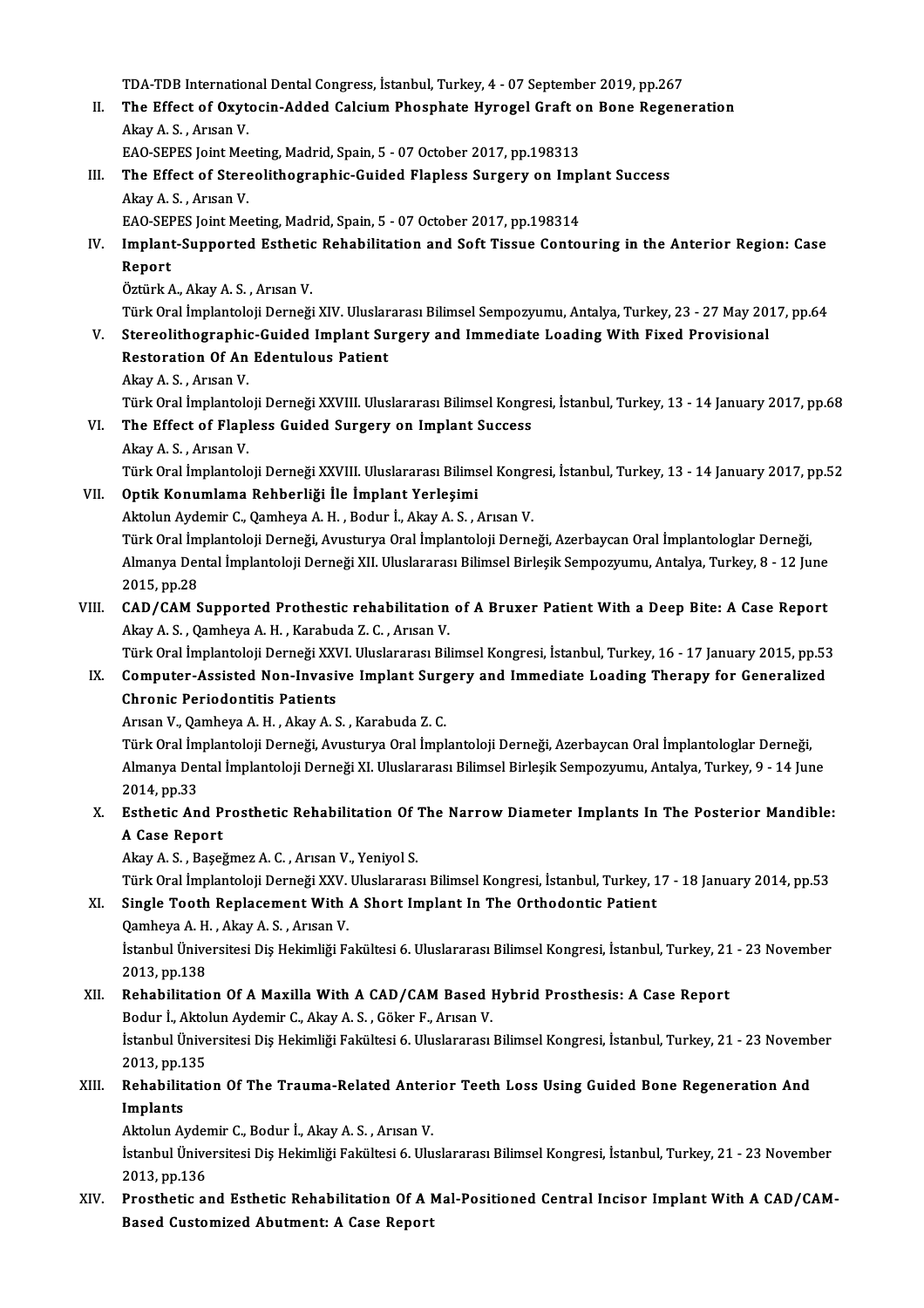Akay A. S. , Bodur İ., Aktolun Aydemir C., Arısan V.<br>İstanbul Üniversitesi Dis Helsimliği Felsiltesi 6, Illu

İstanbul Üniversitesi Diş Hekimliği Fakültesi 6. Uluslararası Bilimsel Kongresi, İstanbul, Turkey, 21 - 23 November<br>2013, pp.134 Akay A. S. , Bo<br>İstanbul Ünive<br>2013, pp.134<br>Stanoalithor Istanbul Üniversitesi Diş Hekimliği Fakültesi 6. Uluslararası Bilimsel Kongresi, İstanbul, Turkey, 21 - 23 Novembe<br>2013, pp.134<br>XV. Stereolithographic Flapless Implant Surgery and Fixed Prosthetic Rehabilitation In An Eden

2013, pp.134<br>Stereolithographic Fl<br>Maxilla: Case Report<br>Alry A.S., Arisan V Stereolithographic<br>Maxilla: Case Repo<br>Akay A. S. , Arısan V.<br>Türk Oral İmplantak

Maxilla: Case Report<br>Akay A. S. , Arısan V.<br>Türk Oral İmplantoloji Derneği, Avusturya Oral İmplantoloji Derneği, Azerbaycan Oral İmplantologlar Derneği,<br>Almanya Oral İmplantoloji Derneği, X. Uluslararası Bilimsel Birlesik Akay A. S. , Arısan V.<br>Türk Oral İmplantoloji Derneği, Avusturya Oral İmplantoloji Derneği, Azerbaycan Oral İmplantologlar Derneği,<br>Almanya Oral İmplantoloji Derneği X. Uluslararası Bilimsel Birleşik Sempozyumu, Antalya, T Türk Oral İm<br>Almanya Ora<br>2013, pp.30<br>Non-Invasi Almanya Oral İmplantoloji Derneği X. Uluslararası Bilimsel Birleşik Sempozyumu, Antalya, Turkey, 10 - 14 June<br>2013, pp.30<br>XVI. Non-Invasive Stereolithographic Implant Treatment Of A Severely Resorbed Edentulous Maxilla - A

## 2013, pp.30<br>Non-Invasive<br>Case Report **Non-Invasive Ster<br>Case Report<br>Akay A. S. , Arısan V.<br>International Sumne**

Case Report<br>Akay A. S. , Arısan V.<br>International Symposium Osteology Monaco, Nice, France, 2 - 04 May 2013, pp.35

## Other Publications

ther Publications<br>I. Non-Invasive Stereolithographic Implant Treatment Of A Severely Resorbed Edentulous Maxilla - A<br>Gees Benert Non-Invasive<br>Case Report<br>Almy A S Art **Non-Invasive Ster<br>Case Report<br>Akay A. S., Arısan V.<br>Presentation nn 1-2** Case Report<br>Akay A. S., Arısan V.<br>Presentation, pp.1, 2013

## Supported Projects

Akay A.S., Arısan V., Project Supported by Higher Education Institutions, OKSİTOSİN İLAVE EDİLMİŞ ENJEKTE ELPPOTTOL TTOJOCES<br>Akay A. S. , Arısan V., Project Supported by Higher Education Institutions, OKSİTOSİN İLAVE EDİLMİŞ ENJEKTE<br>EDİLEBİLİR KALSİYUM FOSFAT ESASLI BİR GREFT MATERYALİNİN KEMİK REJENERASYONUNDAKİ ETKİNLİĞİNİN Akay A. S. , Arısan V., Project Suppor<br>EDİLEBİLİR KALSİYUM FOSFAT ESA<br>DEĞERLENDİRİLMESİ, 2015 - 2017

# DEGERLENDIRILMESI, 2015 - 2017<br>Memberships / Tasks in Scientific Organizations

Memberships / Tasks in Scientific Organizations<br>European Association for Osseointegration, Member, 2017 - Continues<br>Turkish Sociaty of Oral Implantalegy, Member, 2012, 2018 European Association for Osseointegration, Member, 2017 - Continues<br>Turkish Society of Oral Implantology, Member, 2012 - 2018

## **Tasks In Event Organizations**

**Tasks In Event Organizations**<br>Akay A. S. , Türk Oral İmplantoloji Derneği XXVIII. Uluslararası Bilimsel Kongresi, Scientific Congress, İstanbul, Turkey, Akay A. S., '<br>Ocak 2017<br>Akay A. S. Akay A. S. , Türk Oral İmplantoloji Derneği XXVIII. Uluslararası Bilimsel Kongresi, Scientific Congress, İstanbul, Turkey<br>Ocak 2017<br>Akay A. S. , Türk Oral İmplantoloji Derneği XXVII. Uluslararası Bilimsel Kongresi, Scienti

Ocak 2017<br>Akay A. S.,<br>Ocak 2016<br>Akay A. S Akay A. S. , Türk Oral İmplantoloji Derneği XXVII. Uluslararası Bilimsel Kongresi, Scientific Congress, İstanbul, Turkey<br>Ocak 2016<br>Akay A. S. , Türk Oral İmplantoloji Derneği XXVI. Uluslararası Bilimsel Kongresi, Scientifi

Ocak 2016<br>Akay A. S. , Türk Oral İmplantoloji Derneği XXVI. Uluslararası Bilimsel Kongresi, Scientific Congress, İstanbul, Turkey,<br>Ocak 2015 Akay A. S. , Türk Oral İmplantoloji Derneği XXVI. Uluslararası Bilimsel Kongresi, Scientific Congress, İstanbul, Turkey,<br>Ocak 2015<br>Akay A. S. , Türk Oral İmplantoloji Derneği XXV. Uluslararası İmplantoloji Kongresi, Scient

Ocak 2015<br>Akay A. S.,<br>Ocak 2014 Akay A. S. , Türk Oral İmplantoloji Derneği XXV. Uluslararası İmplantoloji Kongresi, Scientific Congress, İstanbul, Turke<br>Ocak 2014<br>Akay A. S. , XXX. International Congress of Oral Implantologists (ICOI), "International In

Ocak 2014<br>Akay A. S. , XXX. International Congress of Oral Implantologists (ICOI), "International Innovation and Perspectives for<br>Implant Reconstruction", Scientific Congress, İstanbul, Turkey, Ekim 2013

Akay A.S., Türk Oral İmplantoloji Derneği, Avusturya Oral İmplantoloji Derneği, Azerbaycan Oral İmplantologlar Implant Reconstruction", Scientific Congress, İstanbul, Turkey, Ekim 2013<br>Akay A. S. , Türk Oral İmplantoloji Derneği, Avusturya Oral İmplantoloji Derneği, Azerbaycan Oral İmplantologlar<br>Derneği, Almanya Oral İmplantoloji Derneği, Almanya Oral İmplantoloji Derneği X. Uluslararası Bilimsel Birleşik Sempozyumu, Scientific Congress, Antalya<br>Turkey, Haziran 2013<br>Akay A. S. , Türk Oral İmplantoloji Derneği XXIV. Uluslararası Bilimsel Kongresi "İ

Turkey, Haziran 2013<br>Akay A. S. , Türk Oral İmplantoloji Derneği XXIV. Uluslararası Bilimsel Kongresi "İmplantolojide Estetik ve Fonksiyonel